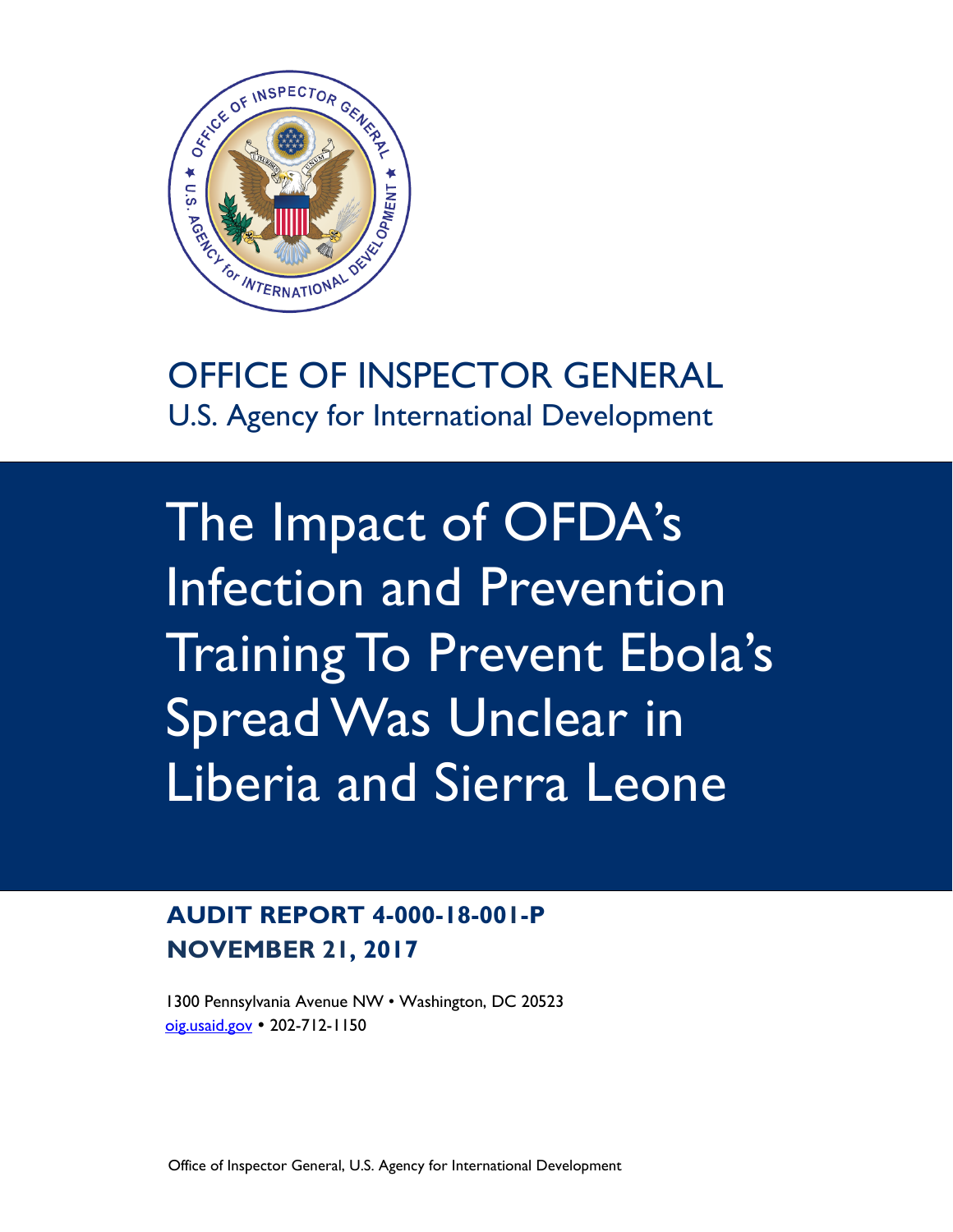The Office of Inspector General provides independent oversight that promotes the efficiency, effectiveness, and integrity of foreign assistance provided through the entities under OIG's jurisdiction: the U.S. Agency for International Development, U.S. African Development Foundation, Inter-American Foundation, Millennium Challenge Corporation, and Overseas Private Investment Corporation.

# **Report waste, fraud, and abuse**

#### **USAID OIG Hotline**

Email: ighotline@usaid.gov Complaint form: https://oig.usaid.gov/content/oig-hotline Phone: 202-712-1023 or 800-230-6539 Mail: USAID OIG Hotline, P.O. Box 657, Washington, DC 20044-0657

#### **Ebola Hotline**

Email: ebolahotline@usaid.gov Phone: 202-712-1023 or 800-230-6539 Mail: USAID OIG Hotline, Attn: Ebola Hotline, P.O. Box 657, Washington, DC 20044-0657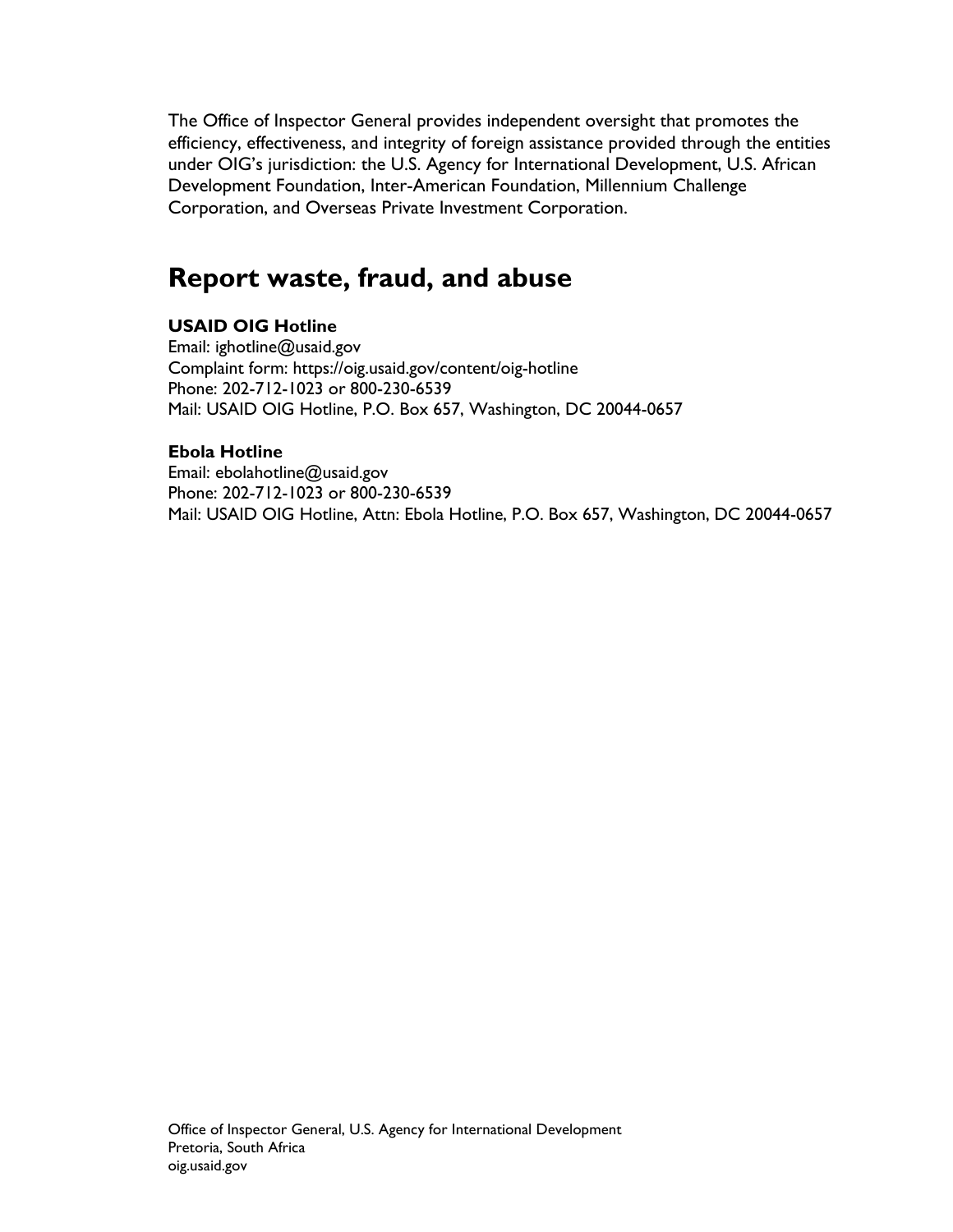

## **MEMORANDUM**

DATE: November 21, 2017

TO: USAID/OFDA Acting Director, Carol Chan

- FROM: Regional Inspector General/Pretoria, John Vernon /s/
- SUBJECT: The Impact of OFDA's Infection and Prevention Training To Prevent Ebola's Spread Was Unclear in Liberia and Sierra Leone (4-000-18-001-P)

This memorandum transmits the final report on our audit of training by the Office of U.S. Foreign Disaster Assistance (OFDA). Our audit objective was to determine whether OFDA achieved its goal to train and prepare healthcare providers to prevent the spread of Ebola through proper healthcare practices. We also assessed the impact of USAID-funded training for healthcare providers on patient screening, hygiene, and waste management.

We did not make recommendations and did not require formal management comments. Nonetheless, in finalizing the report, we considered the comments you provided on the draft and included them in their entirety in appendix B.

We thank you and your staff for the assistance extended to us during this audit.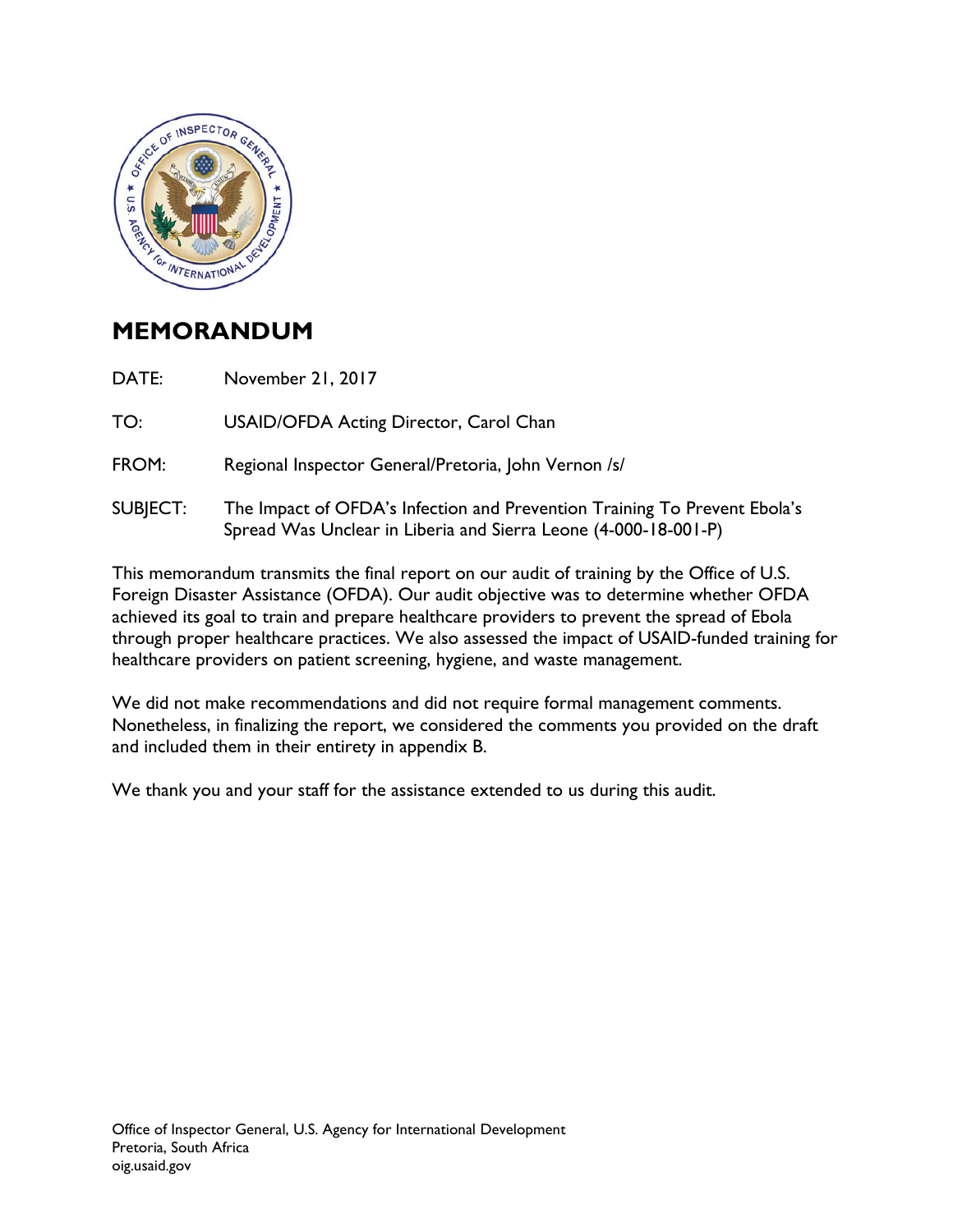# **CONTENTS**

| USAID DID NOT ENSURE THAT GRANTEES REPORTED ACCURATE DATA ON<br><b>WHETHER HEALTHCARE PROVIDER TRAINING WAS ACHIEVING ITS GOAL4</b> |
|-------------------------------------------------------------------------------------------------------------------------------------|
| HEALTHCARE PROVIDERS IN LIBERIA WERE NOT CONSISTENTLY APPLYING<br>PROTOCOLS THEY WERE TAUGHT THROUGH OFDA-FUNDED TRAINING 6         |
| Healthcare Providers in Liberia Were Not Always Screening Patients or Ensuring                                                      |
| Healthcare Providers in Liberia Were Not Following the Waste Management                                                             |
|                                                                                                                                     |
| Healthcare Providers in Liberia Were Not Using Incinerators for Waste Disposal7                                                     |
|                                                                                                                                     |
|                                                                                                                                     |
|                                                                                                                                     |
|                                                                                                                                     |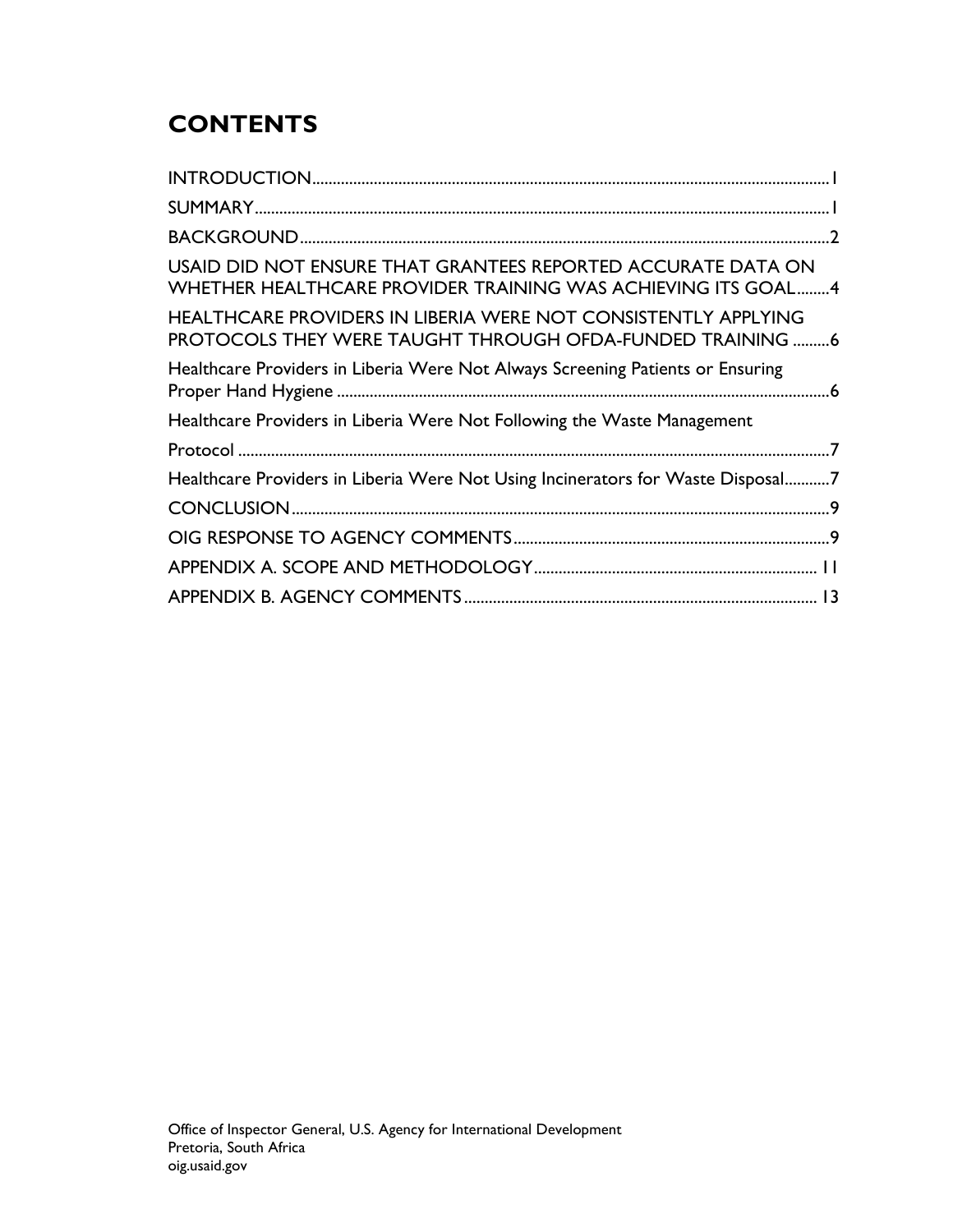### **INTRODUCTION**

The Ebola virus outbreak of 2014 infected about 24,799 people and killed 8,765 across Sierra Leone and Liberia, according to the World Health Organization (WHO). As the infection rate was increasing exponentially, in August 2014, the U.S. Centers for Disease Control and Prevention (CDC) estimated that "without additional interventions or changes in community behavior," the infection rate in Liberia and Sierra Leone would be up to 1.4 million by 2015.

Because the healthcare communities in the affected countries were not consistently performing simple infection and prevention control (IPC) protocols such as patient triage and isolation, hand washing, and cleaning, USAID's Office of U.S. Foreign Disaster Assistance (OFDA) sought to train healthcare providers to change their behaviors. OFDA led the efforts of the U.S. Government, the major donor, which spent over \$2.5 billion (as of June 2016) to help control the Ebola outbreak.

We conducted this audit to determine whether OFDA was achieving its goal to train and prepare healthcare providers to prevent the spread of Ebola in Liberia and Sierra Leone. We also assessed the impact of USAID-funded training for healthcare providers on patient screening, hygiene, and waste management.

To conduct this audit, we judgmentally selected six OFDA-funded grants totaling \$26 million that included infection and prevention control training for healthcare providers and the implementation of infection and prevention control protocols at health facilities in Liberia and Sierra Leone.<sup>[1](#page-4-0)</sup> We did not include Guinea in this audit because OFDA's involvement in IPC training in that country was limited. Details of our scope and methodology are provided in appendix A.

### **SUMMARY**

OFDA cannot demonstrate that it achieved its goal to train and prepare healthcare providers to prevent the spread of Ebola because OFDA did not ensure that grantees reported accurate data. Data on the number of healthcare providers trained for three of the five grantees included in this audit were invalid and imprecise. Grantees included in their results training provided under previous programs not funded by OFDA, did not retain evidence to support training results reported, and did not reconcile the number of trainees they reported with the number of names on sign-in sheets. Further, the grantees did not establish a process to prevent double counting of healthcare providers who attended more than one training on the same topic. OFDA did not verify results, contributing to poor data quality.

<span id="page-4-0"></span><sup>&</sup>lt;sup>1</sup> We used a judgmental sample because OFDA grants do not include costs by activity or objective, so OFDA could not provide us with a complete list of grants involving the activities selected for this audit. The six grants selected were implemented by five grantees.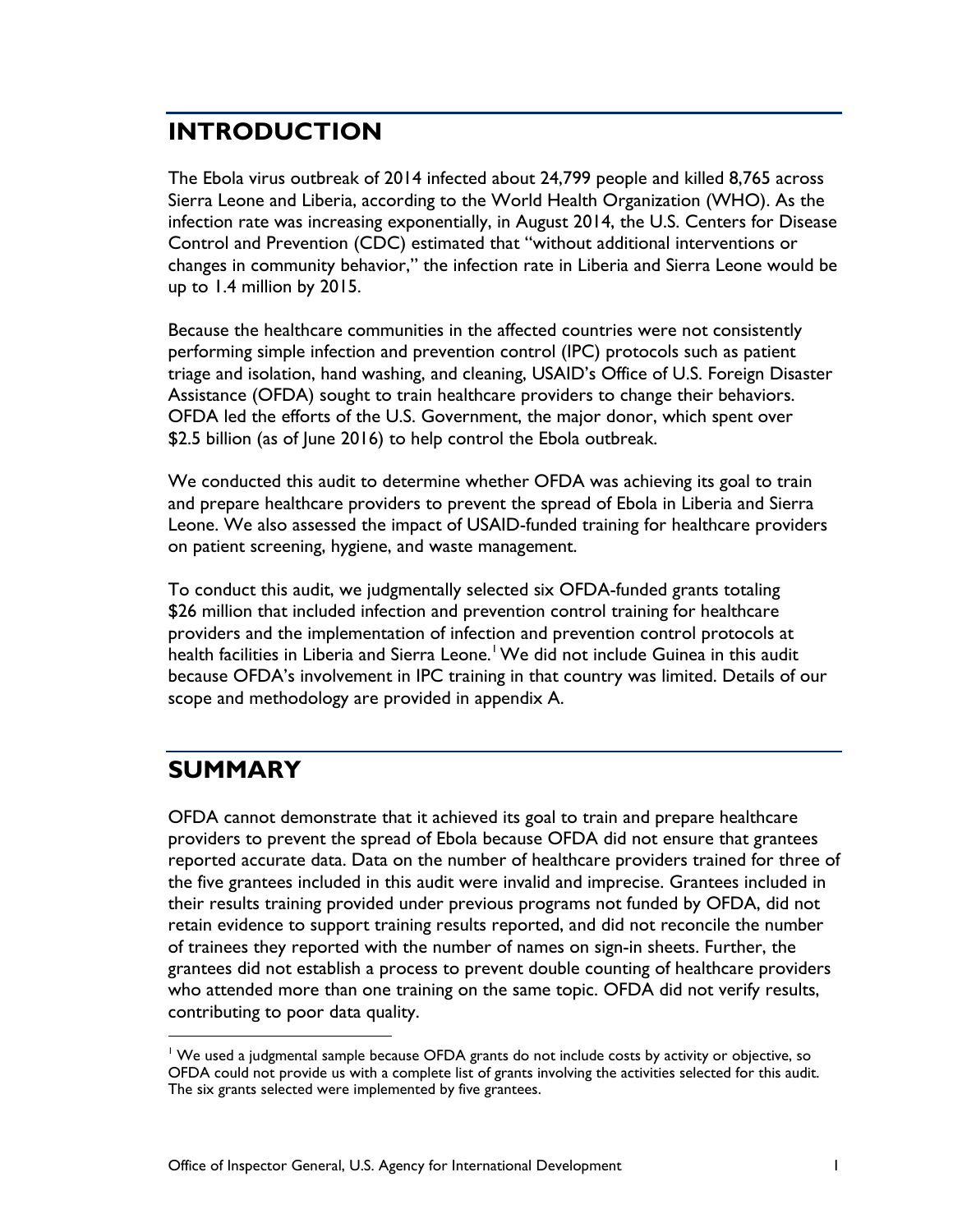Healthcare providers were on the front lines of the Ebola response. They needed to protect themselves not only to survive but also to keep from spreading the virus, and OFDA's grantees gave training to healthcare providers in Liberia and Sierra Leone to teach them how. Proper implementation of IPC protocols is critical to fighting and containing the Ebola virus or any infectious disease. However, our site visits showed that healthcare providers in Liberia were not consistently applying what they had learned. Specifically, at all 16 facilities we visited in Liberia, healthcare providers were ignoring IPC protocols such as screening patients and visitors for possible exposure to an infectious disease before allowing them to enter health facilities, washing hands, and taking appropriate measures to contain and dispose of medical waste. Although they confirmed that they had received training, the healthcare providers did not follow these key IPC protocols. Workers cited a number of reasons, including telling us the practices were new to them and would take some time to adopt.

We are not making recommendations in this report because we have separate work underway that is assessing lessons learned from the Ebola experience.

## **BACKGROUND**

According to WHO, Ebola virus disease, formerly known as Ebola hemorrhagic fever, is a fatal illness that spreads through direct contact with the bodily fluids of infected people or animals, such as fruit bats or monkeys. Although no proven treatment for Ebola exists, early detection and treatment increase the chances of survival. Proper infection and prevention controls can mitigate the transmission of the disease between people.

According to WHO, the 2014 Ebola outbreak was the largest and most complex outbreak on record because it occurred in urban areas and struck multiple countries in West Africa simultaneously. In August 2014, WHO declared the outbreak a public health emergency of international concern given the rising infection rates; fragile health systems; deficits in human, financial, and material resources; inadequate infection control practices; and frequent cross-border movement.

Shortly after WHO's declaration in August 2014, U.S. Embassies in Guinea, Liberia, and Sierra Leone asked for emergency relief assistance. USAID's OFDA led the U.S. Government's international disaster response. [2](#page-5-0) It had strategic objectives including these*:*

• Manage Ebola cases safely through rapid case identification, referrals, and transport and strict adherence to infection control guidelines.

<span id="page-5-0"></span> $2$  Other U.S. Government agencies involved were the CDC, the Department of Defense, and the Department of State.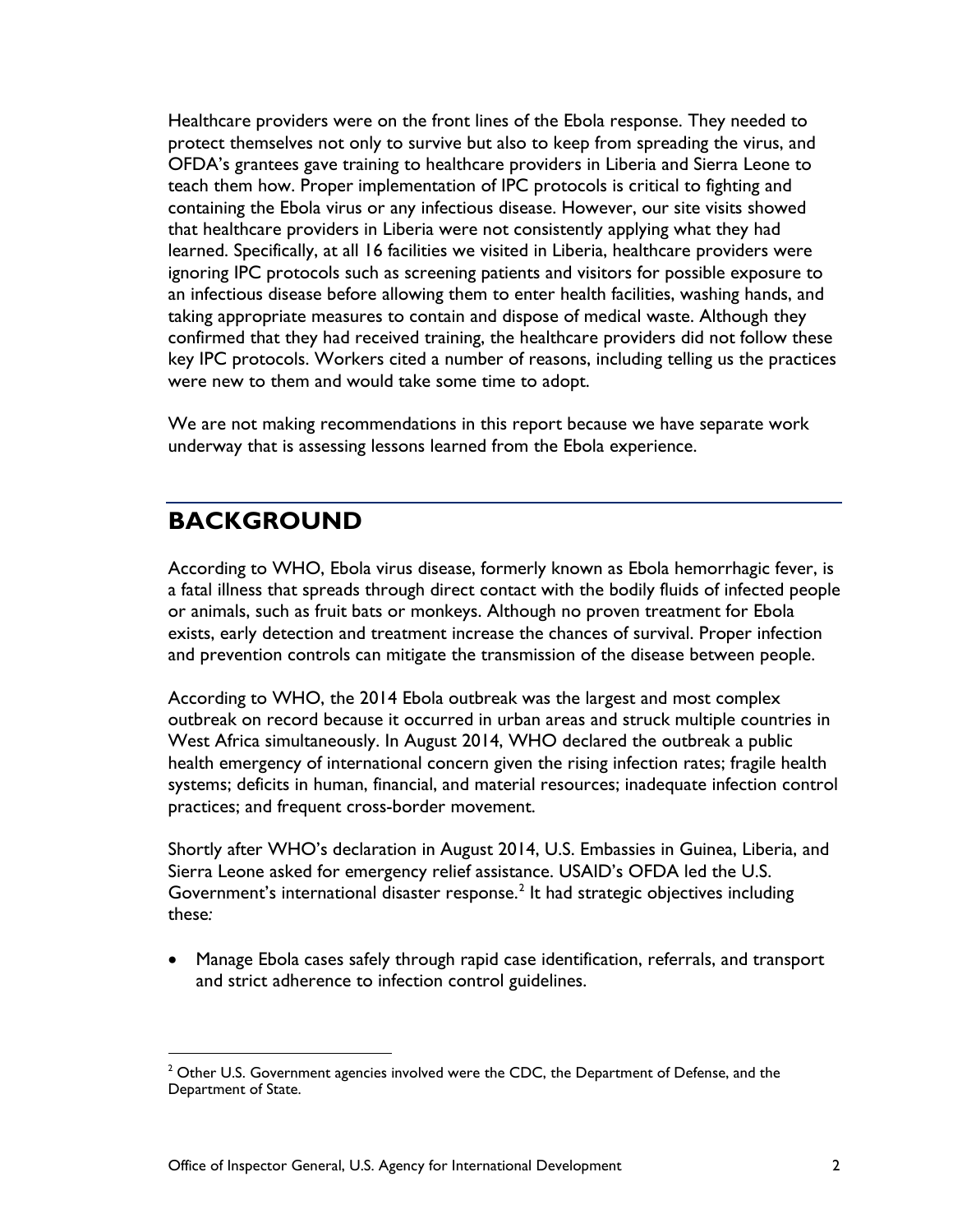• Restore essential health services through IPC trainings for healthcare providers, implement improved IPC protocols in health facilities, and provide personal protection equipment and supplies.

OFDA funded several grantees to assess and implement IPC practices at health facilities in Ebola-affected countries. Grantees undertook activities ranging from training healthcare providers and improving IPC protocols (patient screening and waste management) to building the capacity of government officials. The six grants we selected appear in table 1, with a brief description of their activities.

| Country,<br><b>Grantee</b>                                     | <b>Grant Activities</b>                                                                                                                                                                       | <b>Start</b><br>Date | End<br>Date | Amount      |
|----------------------------------------------------------------|-----------------------------------------------------------------------------------------------------------------------------------------------------------------------------------------------|----------------------|-------------|-------------|
| Liberia, John<br>Snow, Inc. (JSI)                              | Provide IPC training, monitor IPC practices,<br>distribute personal protective gear and<br>supplies, and install or rehabilitate triage and<br>waste management structures and<br>mechanisms. | 11/6/14              | 12/30/15    | \$7,233,653 |
| Sierra Leone.<br>International<br>Rescue<br>Committee<br>(IRC) | Provide IPC training in government hospitals<br>and monitor IPC practices.                                                                                                                    | 2/16/15              | 2/15/16     | 5,288,573   |
| Sierra Leone.<br><b>IRC</b>                                    | Provide IPC training in health facilities and<br>monitor IPC practices.                                                                                                                       | 11/15/14             | 10/31/15    | 4,400,000   |
| Liberia.<br><b>MENTOR</b><br>Initiative                        | Provide IPC training, monitor IPC practices,<br>and install or rehabilitate triage and waste<br>management structures and mechanisms.                                                         | 10/10/14             | 3/31/16     | 3,926,216   |
| Liberia,<br>International<br><b>Medical Corps</b><br>(IMC)     | Provide IPC and other Ebola prevention<br>training.                                                                                                                                           | 10/8/14              | 12/31/15    | 3,027,822   |
| Liberia, Jhpiego                                               | Provide IPC training, monitor IPC practices,<br>and install or rehabilitate triage and waste<br>management structures and mechanisms.                                                         | 12/9/14              | 12/8/15     | 2,814,287   |
| Total                                                          |                                                                                                                                                                                               |                      |             | 26,690,551  |

### *Table 1. OFDA-Funded Grants Audited*

Source: Grant agreements.

IPC training, developed through collaboration of officials from the host government, WHO, CDC, and various nongovernmental organizations, covered these specific measures:

• **Patient screening.** This involves assessing the patient's health prior to entry into the health facility by taking the patient's temperature, ensuring the patient washes his/her hands with soap and water or an alcohol-based hand sanitizer, and asking a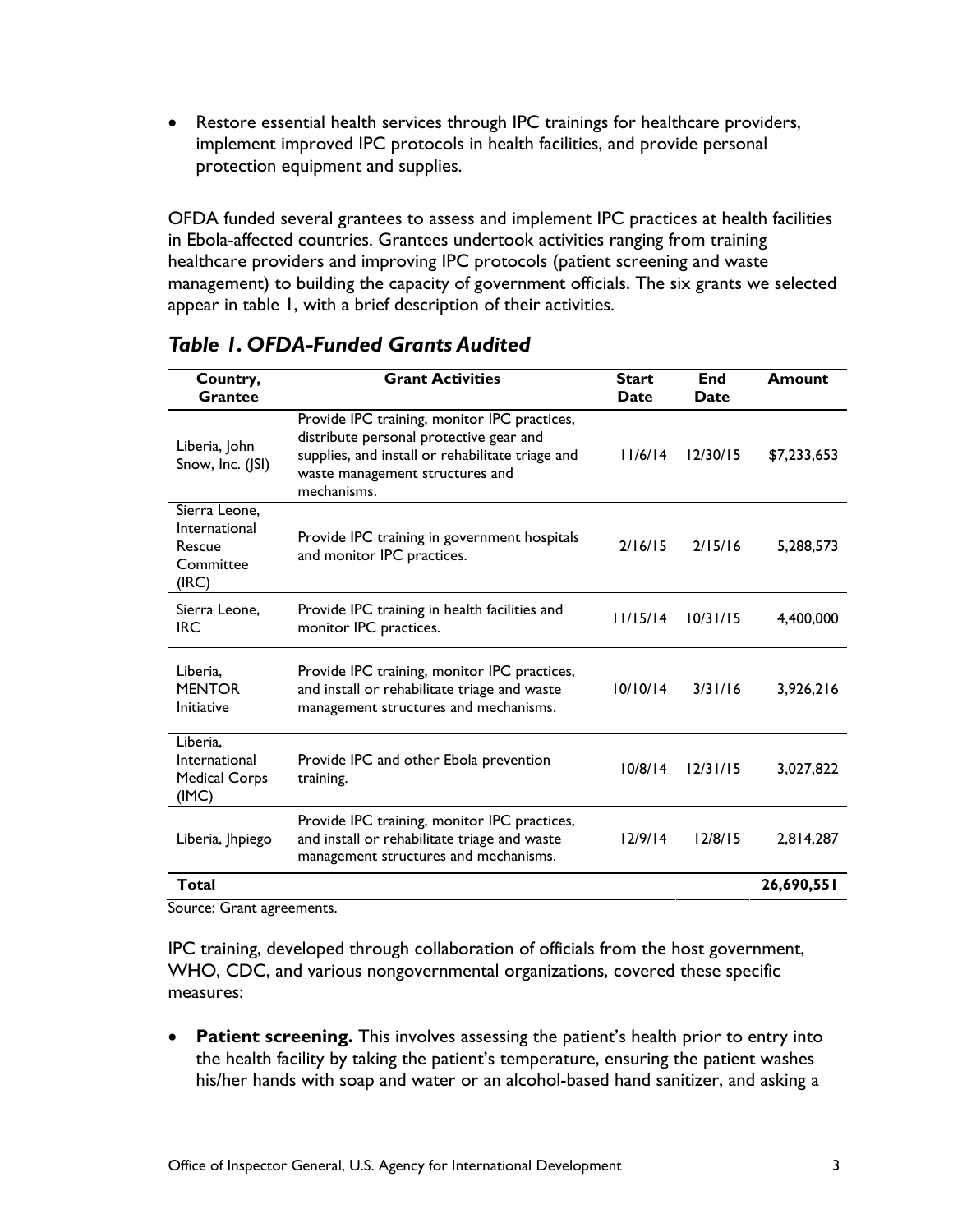series of questions to assess the patient's health and possible exposure to an infectious disease.

- **Hand hygiene.** Participants learn about explaining and demonstrating proper handwashing techniques, using gloves, explaining the importance of proper hand hygiene, and establishing hand-washing stations in the facilities.
- **Waste management.** Trainers teach participants about segregating waste into a three-trash-can system for sharps (needles and syringes), infectious, and general waste (as pictured below); transporting waste; and disposing of it safely.



*Healthcare providers in Montserrado County, Liberia, participate in training on segregating waste. Photo: OIG (February 10, 2016)*

### **USAID DID NOT ENSURE THAT GRANTEES REPORTED ACCURATE DATA ON WHETHER HEALTHCARE PROVIDER TRAINING WAS ACHIEVING ITS GOAL**

USAID policy states that to be useful for monitoring, credible reporting, and decision making, data should be valid, sound, precise, reliable, and timely.<sup>[3](#page-7-0)</sup> However, OFDA did not ensure that data reported by grantees who were conducting healthcare provider

<span id="page-7-0"></span> $3$  At the time of this audit, Automated Directives System (ADS) 203 was in effect (2012). However, in September 2016, it was incorporated in revised ADS chapters 200 and 201. These USAID guidelines are part of ADS 201.3.5.8.a, "Data Quality Standards."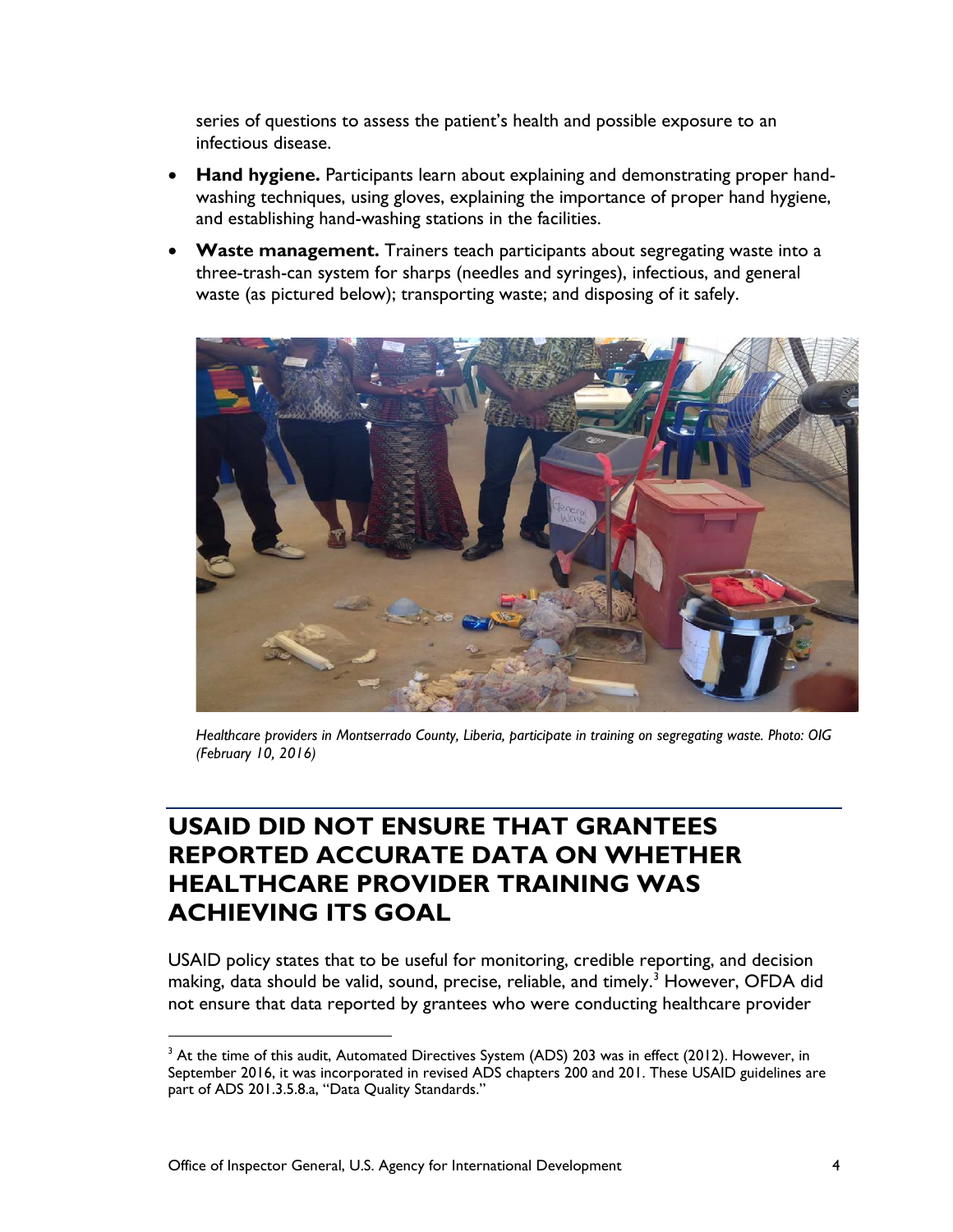training in Liberia and Sierra Leone met quality standards; not doing so limits OFDA's ability to assess the impact of USAID funding in preventing the spread of Ebola through training in IPC protocols. We tested all seven indicators for the training of healthcare providers using data reported by grantees selected for this audit. We found data quality problems with four of the seven indicators tested—mostly with inflated numbers for the key indicator *Number of healthcare providers trained*. Details on the data quality problems with the primary indicator appear in table 2.

| <b>Grantee</b>                | <b>Results<sup>a</sup></b> | <b>Auditor Verified</b> | Overreported | <b>Percent</b><br>Overreported |
|-------------------------------|----------------------------|-------------------------|--------------|--------------------------------|
| <b>IRC</b>                    | 6,696                      | 0                       | 6,696        | 100                            |
| IRC <sup>b</sup>              | 4,645                      | 3,550                   | 1,095        | 24                             |
| JSI                           | 3,543                      | 2,300                   | 1,243        | 35                             |
| <b>IMC</b>                    | 249                        | 200                     | 49           | 20                             |
| <b>Total</b><br>$\sim$ $\sim$ | 15,133                     | 6,050                   | 9,083        | 60<br>$\sim$ $\sim$ $\sim$     |

#### *Table 2. Results Reported for Healthcare Providers Trained*

<sup>a</sup> Results as of September 30, 2015, for IRC and as of October 31, 2015, for JSI and IMC.

<sup>b</sup> IRC separated the reporting on regular healthcare providers and community healthcare providers. According to IRC, community healthcare providers do work similar to that of healthcare providers but are not directly employed by the health facilities.

The three grantees providing training gave these reasons for overreporting:

- IRC delivered on-the-spot training but did not have sign-in sheets or evidence to support the results for *Number of healthcare providers trained*. IRC staff said they did not provide clear directions to employees on how to count the training. Instead, IRC decided to report the results of IPC training that its staff gave before getting the OFDA grant, albeit with funding from another donor—the United Kingdom's Department for International Development. For its second indicator, *Number of community healthcare providers trained*, IRC acknowledged inadvertently overreporting the results and corrected the number.
- JSI officials said they inadvertently included in *Number of healthcare providers trained* those trained under a prior USAID program. According to the officials, at the beginning of the Ebola outbreak, they were working on a USAID-funded health program, and USAID asked them to provide IPC training under that program. However, JSI counted the results in the results it reported to OFDA.
- IMC did not provide an explanation for the overreporting despite our repeated requests.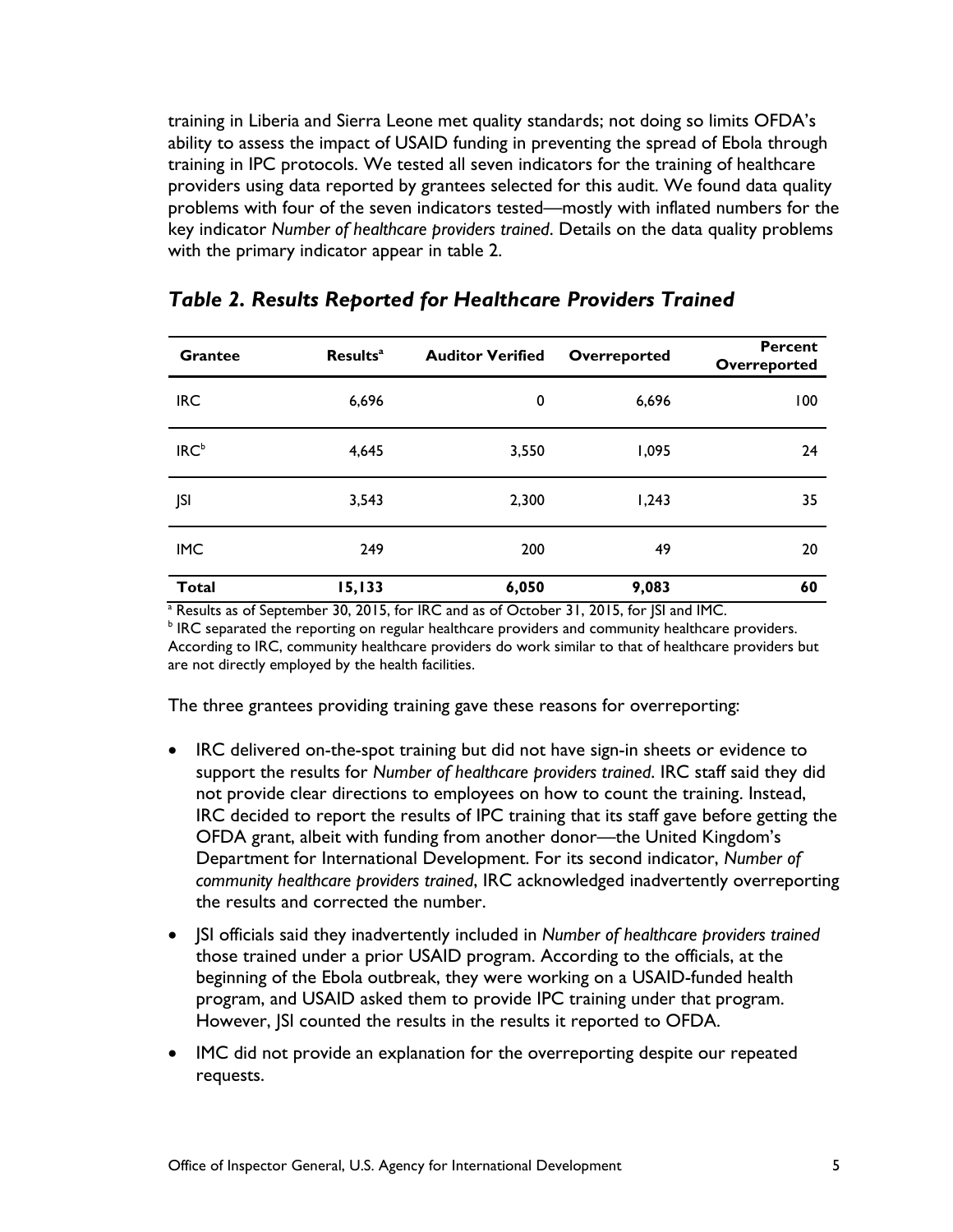Furthermore, data were imprecise. Many of the same beneficiaries attended sessions on the same topic given by different grantees. Because grantees had no methodology for ensuring that they counted each beneficiary only once, in some cases beneficiaries were double counted. Grantees said they counted the beneficiaries by the training type and assumed the reporting methodology was correct since OFDA personnel did not ask them to revise the information they reported.

While OFDA had some interaction with the five grantees, OFDA staff did not validate or verify reported results. According to OFDA officials, OFDA staff monitor the grantees to ensure they are working within the response objective or overall goal to combat Ebola. OFDA attributed this weakness to the limited number of staff available to monitor the high number of awards due to the scale and speed of the Ebola response.

OFDA's lack of proper oversight and limited staff contributed to poor data quality. The lack of accurate data hinders OFDA's ability to demonstrate that it accomplished its goal to train healthcare providers to prevent the spread of Ebola.

### **HEALTHCARE PROVIDERS IN LIBERIA WERE NOT CONSISTENTLY APPLYING PROTOCOLS THEY WERE TAUGHT THROUGH OFDA-FUNDED TRAINING**

Healthcare providers were on the front lines of the Ebola response. They needed to protect themselves not only to survive but also to keep from spreading the virus. OFDA's grantees gave training to healthcare providers in Liberia and Sierra Leone to teach them protocols to do both. Proper implementation of IPC protocols is critical to fighting and containing the Ebola virus or any infectious disease. However, our site visits showed that healthcare providers in Liberia were not consistently applying what they had learned. They were not always screening patients or visitors properly, enforcing hand hygiene, or following waste management and disposal protocols including proper use of waste incinerators.

### **HEALTHCARE PROVIDERS IN LIBERIA WERE NOT ALWAYS SCREENING PATIENTS OR ENSURING PROPER HAND HYGIENE**

We visited 21 health facilities that received USAID-funded training: 5 in Sierra Leone and 16 in Liberia. We did not note significant issues at the clinics in Sierra Leone, but at all 16 facilities<sup>[4](#page-9-0)</sup> visited in Liberia, patient screening was not consistently performed. At several facilities, healthcare providers were not present in the screening areas, and the wash stations did not have water or soap for hand washing. Elsewhere, we observed

<span id="page-9-0"></span><sup>&</sup>lt;sup>4</sup> Grantees trained an estimated 313 healthcare providers across these 16 health facilities. During our visit, we interviewed 69 or 22 percent of the 313 healthcare providers.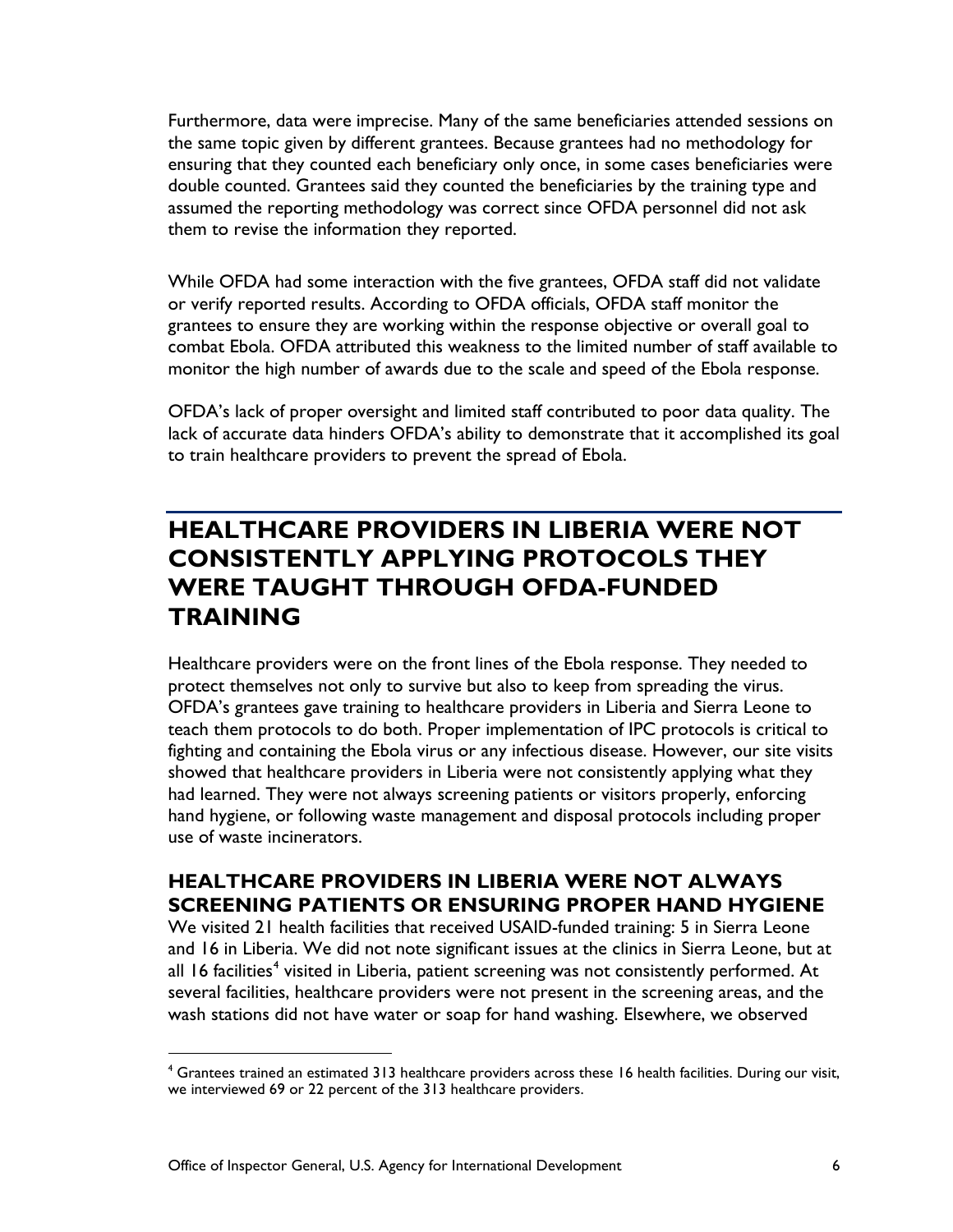patients passing through facilities without being screened, and the healthcare providers onsite did not intervene. Moreover, before allowing auditors into the 16 facilities, none of the healthcare providers took the auditors' body temperatures or asked about their health or where they had been recently to assess their possible exposure to infectious diseases.

We also found that healthcare providers were not always using the screening area as intended. At one clinic, healthcare providers were using the screening area as storage space and the patient isolation area as a break room.

### **HEALTHCARE PROVIDERS IN LIBERIA WERE NOT FOLLOWING THE WASTE MANAGEMENT PROTOCOL**

Waste management was poor in all 16 facilities in Liberia. None had a three-trash-can system with clear labels in each patient or examination room. Some facilities had trash cans or a box for sharp objects but did not have separate trash cans for infectious and general waste. At a facility where we did not see any trash cans, a nurse said she took infectious waste to the emergency triage room four doors away to dispose of it; her actions went against the important instruction to contain such waste in the same room. In the same facility, the laboratory had a general can and a sharps can, both overflowing. And used gloves, valves, syringes, and general waste were scattered in the facilities' yards.

### **HEALTHCARE PROVIDERS IN LIBERIA WERE NOT USING INCINERATORS FOR WASTE DISPOSAL**

Training emphasized disposing of infectious waste by burning it, and OFDA-funded grantees built or renovated incinerators for this purpose. During fieldwork in Liberia at 16 facilities, we observed four of five incinerators that were not operational, hindering workers' ability to adhere to waste management protocols.

- Incinerator 1, built by MENTOR Initiative to serve 10 clinics, had visible cracks and a destroyed roof. Staff at the facility where the incinerator was located said they had no place to destroy waste. Therefore, they were storing the waste from all 10 facilities around the incinerator and a waste storage shed that was already full. At the time of our visit, the facility did not have a plan for destroying the waste.
- Incinerator 2, built by MENTOR Initiative to serve 20 clinics, was partially damaged but still operational. The incinerator was overflowing with partially burnt trash, and boxes of used syringes and vaccine valves were sitting around it. The facility staff said that the incinerator could not handle the waste of 20 clinics and that the facility did not have the resources to run it. Effectively, the incinerator was not operational.
- Incinerator 3, built by Jhpiego and pictured at left on the next page, was partially destroyed but still functional. However, the officer in charge said he did not expect it to last much longer because of oxidation.
- Incinerator 4, built by Ihpiego, was not operational as shown at right on the next page. According to the officer in charge at one clinic, Jhpiego did not build a roof, so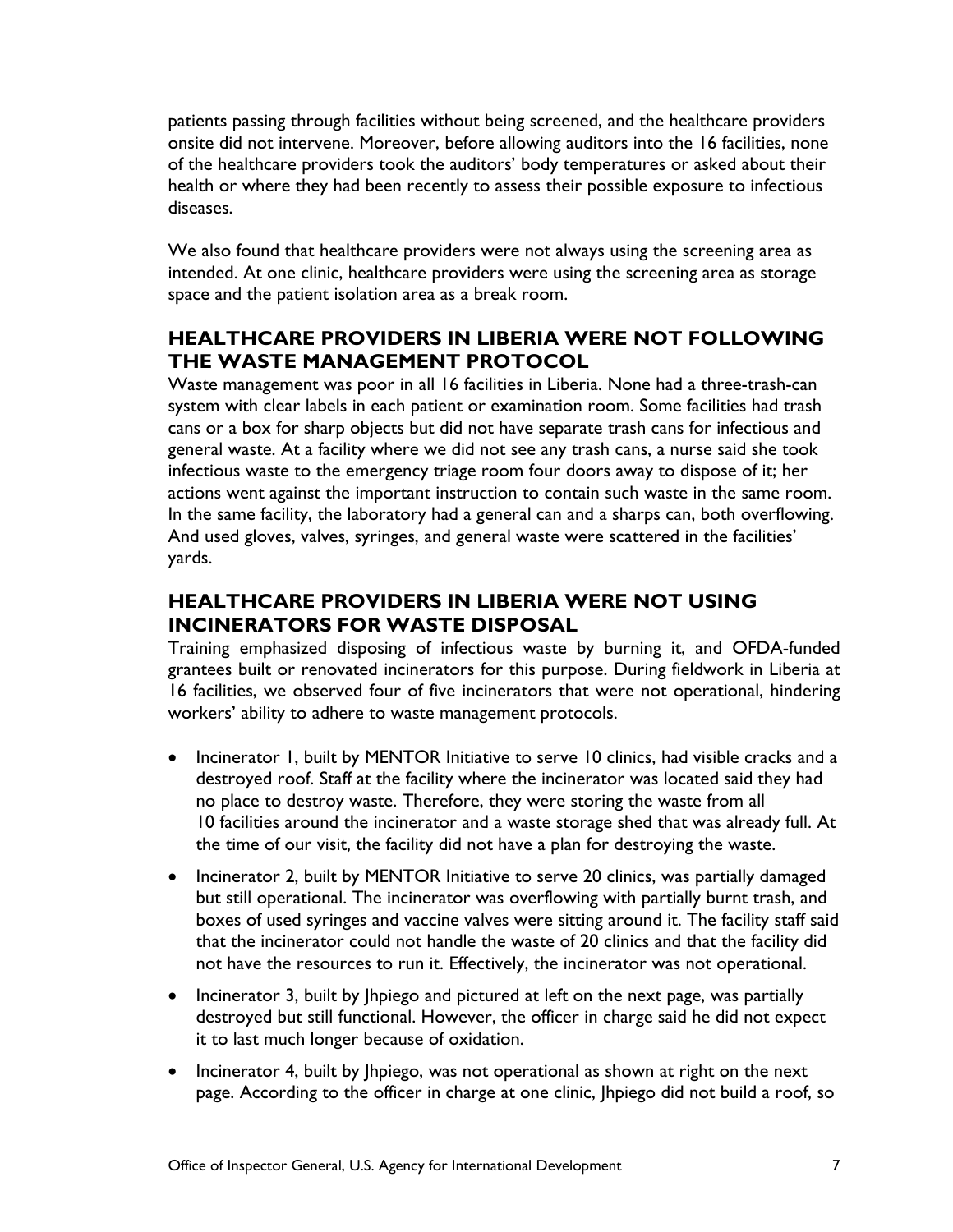the drum rusted faster than normal from the rain. At the time of our visit, we observed used syringes and vaccine valves, ashes, and other trash scattered in the field. The clinic started burning the trash in an open field near the entrance of the clinic.



*The incinerator at left (Incinerator 3) is oxidized and was expected to cease operating by September 2016. The incinerator at right (Incinerator 4) is no longer operational, and the facility was burning waste beside it, close to the clinic entrance. Photos: OIG (January 27 and 28, 2016)*

Our interviews disclosed several reasons for lack of attention to waste management protocols and improper use of incinerators. For instance, healthcare providers said they did not follow IPC protocols because these practices were new to them and would take some time to adopt. One grantee and some Liberian Government officials said when WHO declared the country Ebola free, healthcare providers relaxed their alertness and reverted to old habits. In addition, some government officials and clinic heads said the healthcare providers needed more on-the job mentoring. According to some grantee officials, after the first training*,* they visited the facilities to observe and reinforce healthcare providers' adherence to the IPC protocols, but the visits stopped because grantees did not have the funds to simultaneously conduct training and monitor healthcare providers' adherence to protocols. OFDA officials confirmed that they directed grantees to use remaining award funds to conduct the second training after the Ebola infection rate slowed. Moreover, OFDA officials said the incinerators were not expected to be a long-term solution. It is OFDA's mandate to restore service during a crisis.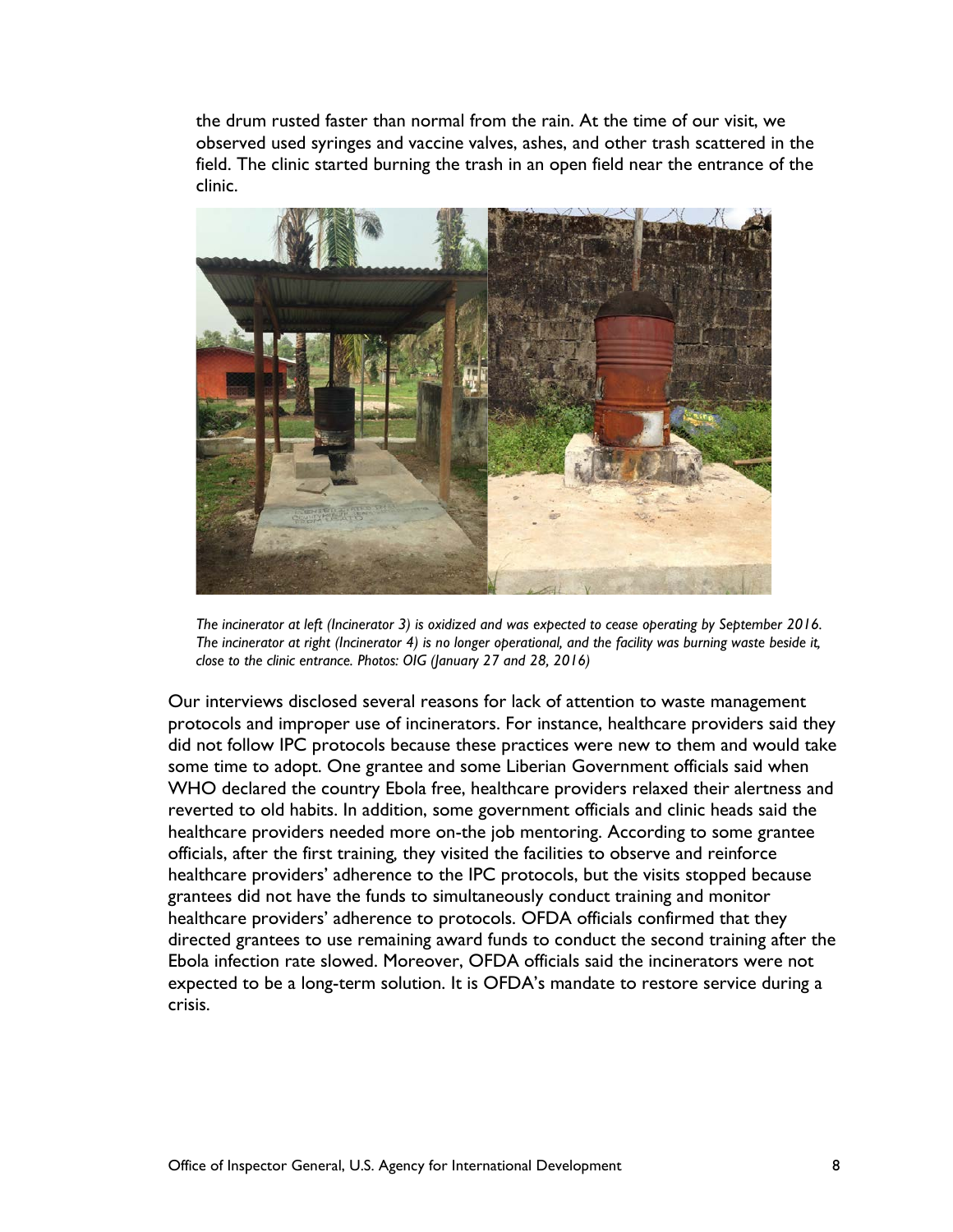# **CONCLUSION**

Because Ebola has no known cure, it could resurface at any time. While Ebola is generally under control in Africa, it is critical for USAID to reflect on its experiences in funding programs to deal with the epidemic including the training of healthcare providers who were on the front lines of prevention and treatment efforts. Our work in Liberia and Sierra Leone points to opportunities to better collect and more accurately report data on the impact of its funding decisions and to design future programs in a way that ensures workers on the ground follow key protocols for patient screening, hygiene, and waste management.

We are not making recommendations in this report because we have separate wrap-up work underway assessing lessons learned from the Ebola experience. That work may identify ways that could improve USAID's response to future public health emergencies—including any new outbreaks of Ebola.

### **OIG RESPONSE TO AGENCY COMMENTS**

We provided OFDA with our draft report on July 6, 2017, and on September 11, 2017, received its response, which is included as appendix B.

Our audit showed that, although training took place, its impact was unclear. While OFDA acknowledged that healthcare workers may not be consistently applying the training in the wake of the crisis, it disagreed with the findings in the audit report, saying they were "out of context, evaluating USAID/OFDA programs against [sustainability] objectives that those programs were never meant to achieve."

We acknowledge that OFDA's principal goal during the crisis was to reduce the transmission of Ebola and that transmission was indeed reduced. OFDA says responsibility for ensuring that workers continue to apply the IPC techniques they were taught rests with the Government of Liberia and with implementing partners. Nevertheless, OFDA wrote that "to ensure that these skills are retained and used effectively beyond the emergency, USAID/OFDA coordinates and collaborates with the Mission and other development partners to support the [Liberian Government]." We agree that coordination between OFDA, missions, implementing partners, and governments is needed to improve the durability of emergency interventions.

Additionally, we note that OFDA did not dispute problems we highlighted with upholding data quality, screening patients, ensuring proper hand hygiene, following waste management protocols, and using incinerators for waste disposal.

On the issue of the applicability of monitoring and evaluation criteria from ADS 201, OIG agrees that OFDA enjoys certain exemptions related to monitoring, evaluation, and learning requirements, but we note that ADS 201.3.5.1, which deals with data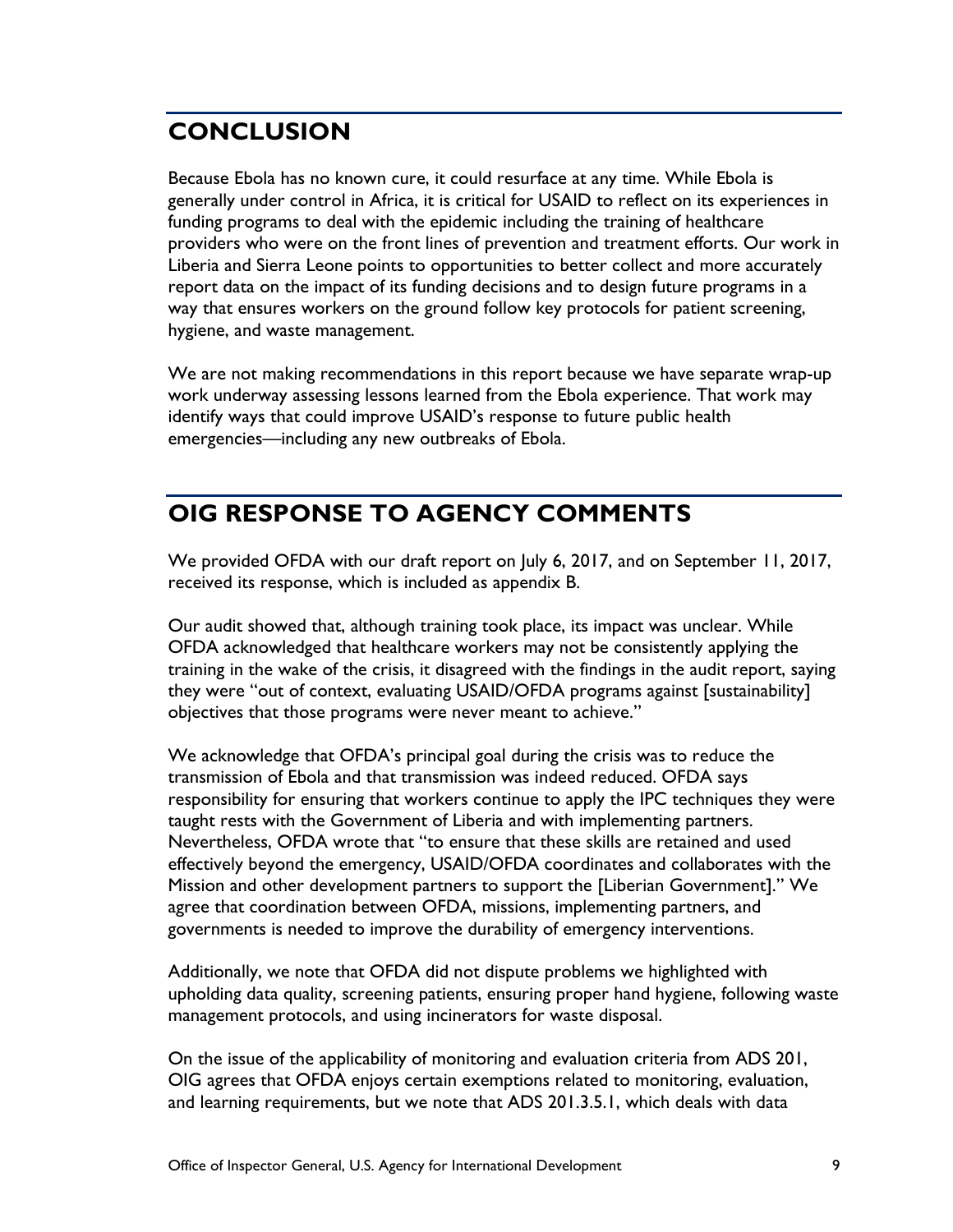quality standards, states that exempted entities "should adhere to the quality standards for monitoring and evaluation noted in this subsection as feasible."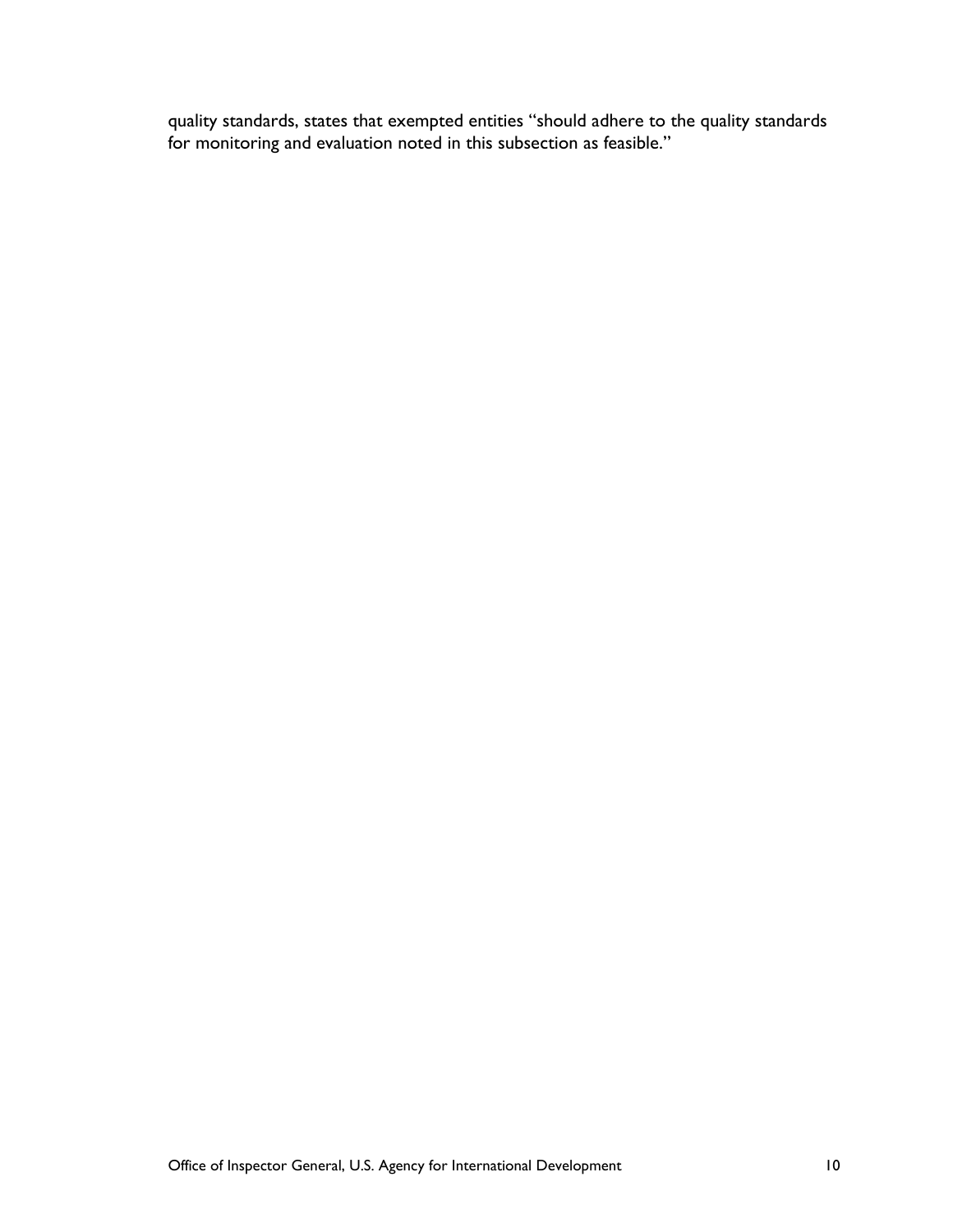## **APPENDIX A. SCOPE AND METHODOLOGY**

We conducted our work from October 2015 through July 2017 in accordance with generally accepted government auditing standards. Those standards require that we plan and perform the audit to obtain sufficient, appropriate evidence to provide a reasonable basis for our findings and conclusions based on our audit objectives. We believe that the evidence obtained provides a reasonable basis for our findings and conclusions based on our audit objective.

The objective of this audit was to determine whether OFDA is achieving its goal to train and prepare healthcare providers to prevent the spread of Ebola through proper healthcare practices and to identify challenges that could hinder the goal of preventing future Ebola outbreaks at health facilities we visited. Because OFDA grants do not itemize funding by activity or objective (i.e., funding for healthcare provider training), OFDA could not provide us with a complete list of grants involving the activities we selected for this audit. Therefore, we judgmentally selected six grants (awarded to five grantees) totaling \$26 million that included activities related to our audit objective; we cannot report the amount audited.

This audit covered JSI, Jhpiego, IMC, and MENTOR Initiative activities implemented from October 1, 2014, through October 31, 2015; and IRC activities implemented from October 1, 2014, through September 30, 2015.

In planning and performing this audit, we obtained an understanding of the objectives, activities, and oversight controls at OFDA and grantees. We assessed and tested the operating effectiveness of OFDA's significant internal controls, which included reports on periodic meetings and site visits. At the grantees' locations, we assessed and tested significant controls such as oversight reporting, access and safeguarding of results, and approval of funds use. To obtain sufficient audit evidence, we conducted substantive testing such as data verification, observation of activities, and interviews with healthcare providers who received training. In addition, we consulted with an independent medical expert to assess the content of the IPC training materials.

We conducted in-country fieldwork from October 28, 2015, to November 13, 2015, and from January 25, 2016, to February 13, 2016, in Liberia and Sierra Leone. In Liberia, we visited activities in 5 of 15 counties: Montserrado, Bong, Margibi, Bomi, and Grand Bassa. In Sierra Leone, we visited activities in 3 of 14 counties: Bo District, Western Area Rural and Urban, and Port Loko. We also interviewed Ministry of Health officials in both countries, and representatives from the CDC and WHO in Sierra Leone. Furthermore, we conducted work at grantees' locations – JSI, Jhpiego, IMC and MENTOR Initiative local offices in Monrovia, Liberia, and IRC's in Freetown, Sierra Leone.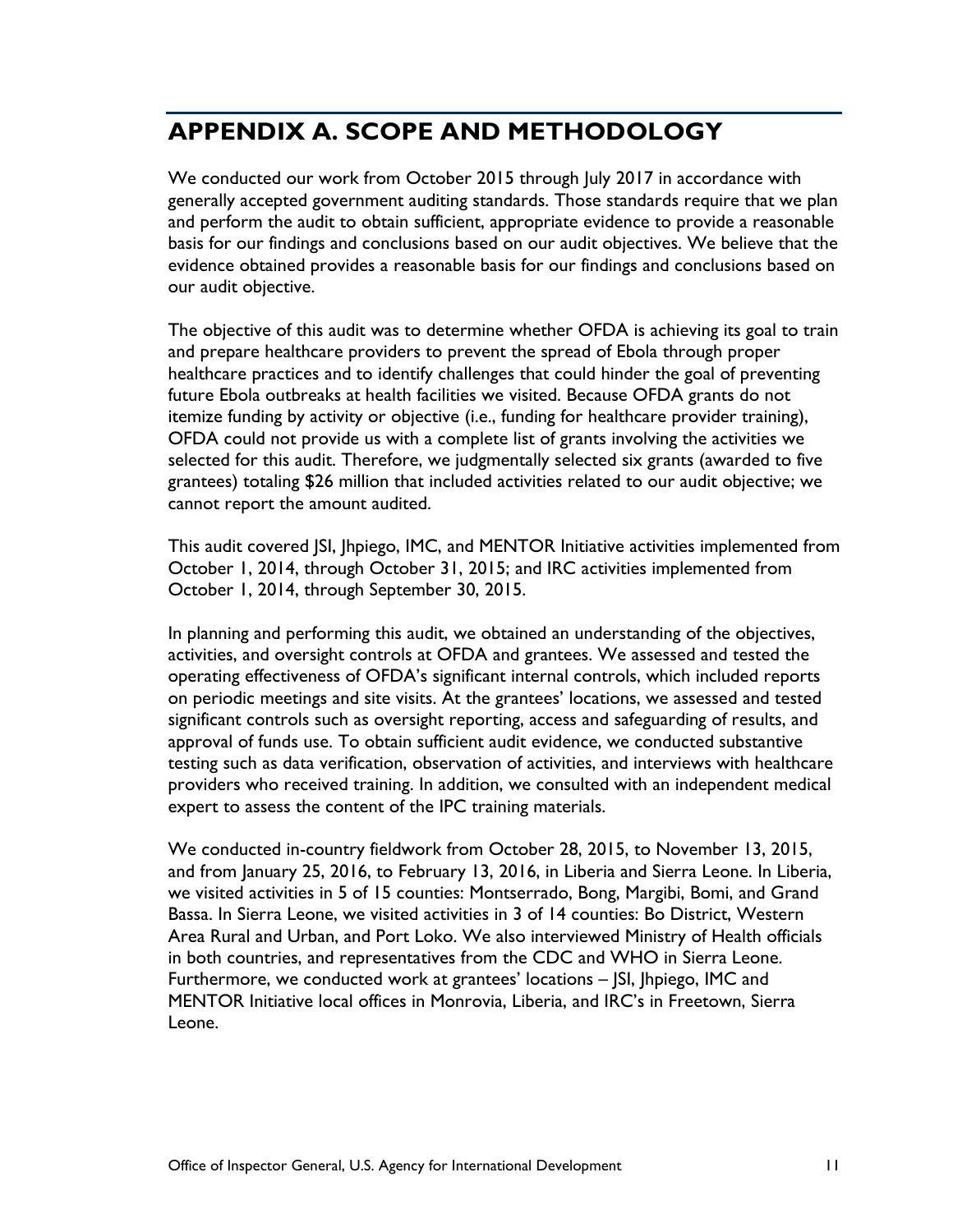To answer the audit objective, the audit team performed the following:

- We obtained an understanding of the activities, how results are reported, systems used to store and manage data, and oversight controls in place at OFDA, and at the grantees' sites to ensure the activities were achieving their goals. We reviewed applicable laws and regulations, and USAID policies and procedures including the agreements and modifications.
- We identified and assessed the design and operating effectiveness of significant controls at OFDA and at each grantee location. We selected all performance indicators used by the five grantees related to IPC training for healthcare providers, monitoring of health facilities for adherence with IPC practices, and tracking of progress toward improved IPC practices. We also interviewed grantee employees to understand system controls in place to ensure the accuracy and completeness of performance indicator results reported to OFDA. We then assessed the system controls through observation of end users performing the controls and tracing reported data to source documents. We traced the data reported in the grantees' systems to hardcopy documents such as sign-in sheets and templates completed by grantee employees at health facilities. Because of the lack of effective controls and data errors, we determined that the grantees' computer data were not sufficiently reliable.
- We conducted site visits at 21 health facilities, clinics, and hospitals in Liberia and Sierra Leone. At the facilities, we interviewed healthcare providers, who verified trainings and other benefits provided such as triage, water stations, and waste management tools, and we observed the implementation of IPC protocols and practices. We selected a judgmental sample of health facilities based on (1) number of healthcare providers trained in the county, (2) concentration of facilities in the county, (3) diversity of activities provided to the health facilities, (4) availability of grantees' staff, and (5) accessibility to sites. As we selected the facilities based on these criteria, the results of these site visits cannot be projected to all health facilities in Liberia and Sierra Leone where workers were trained; this total was not available, as grantees did not consistently track healthcare providers by where they worked.
- We interviewed host-government officials at the central Ministry of Health and at district and county levels to understand their roles and get feedback on the activities as well as to corroborate deliverables. In addition, we solicited feedback from other donors working in the countries such as the CDC and WHO.
- The audit team assessed the evidence collectively to answer the audit objective. We verified evidence and corroborated results with beneficiaries and government officials. Therefore, we believe the results and conclusions in this report are valid.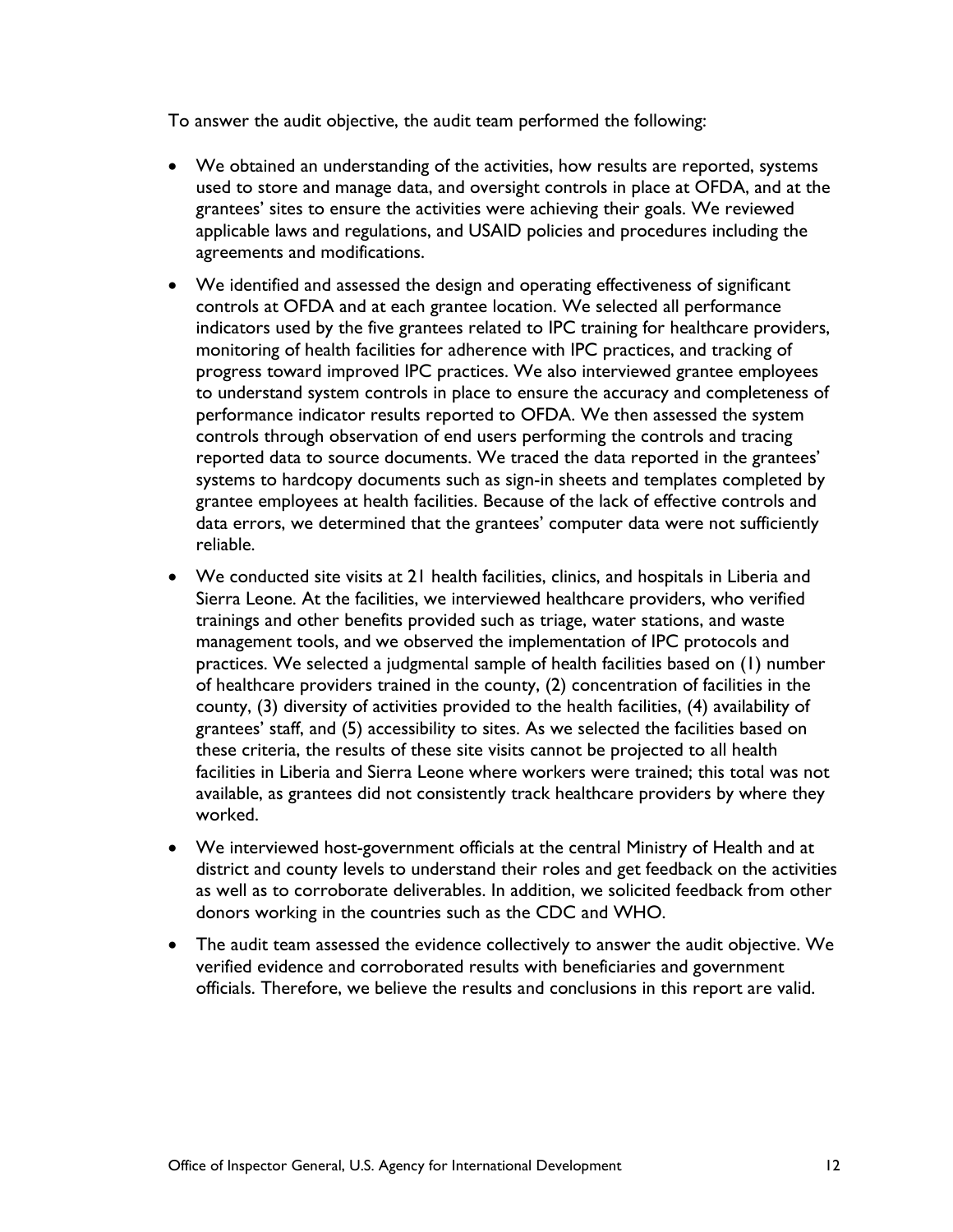### **APPENDIX B. AGENCY COMMENTS**



September 5, 2017

#### **MEMORANDUM**

| TO:             | Regional Inspector General/Pretoria, John Vernon                                                                                                    |
|-----------------|-----------------------------------------------------------------------------------------------------------------------------------------------------|
| <b>FROM:</b>    | DCHA/OFDA Acting Director, Carol Chan /s/                                                                                                           |
| <b>SUBJECT:</b> | THE IMPACT OF OFDA'S INFECTION AND PREVENTION<br>TRAINING TO PREVENT EBOLA'S SPREAD WAS<br>UNCLEAR IN LIBERIA AND SIERRA LEONE (4-000-17-00X-<br>P) |

The Bureau of Democracy, Conflict, and Humanitarian Assistance, Office of U.S. Foreign Disaster Assistance (DCHA/OFDA) appreciates the opportunity to provide a formal response to OIG's findings and conclusions.

It is important to note that, as a donor, USAID/OFDA's primary goal was to reduce transmission of Ebola as outlined in the U.S. Government's three-Pillar strategic response to Ebola. USAID/OFDA's primary focus was on Pillar 1: "Control the Outbreak," which was achieved by supporting various programs through oversight and management of implementing partners rather than direct program implementation. The multi-pronged Pillar I approach contained several objectives, including Infection and Prevention Control (IPC) activities. IPC capacity building was an approach to arrive at one outcome. The collation of outcomes would eventually lead to the desired impact of transmission reduction.

OFDA/USAID implementing partners do not work in a vacuum but rather in partnership with governments where they are responding. In this instance, they contributed to the Government of Liberia (GOL) response to the outbreak by providing key components that strengthened and complemented the healthcare system during the emergency phase of the crisis. Implementing partners provided various training and capacity building opportunities to healthcare providers, both within the health facility and in the community.

The field work for this audit was carried out at the end of the Ebola response, well after the emergency phase of the outbreak concluded and when USAID/OFDA programs were closed or about to close. The findings outlined in this review are out of context,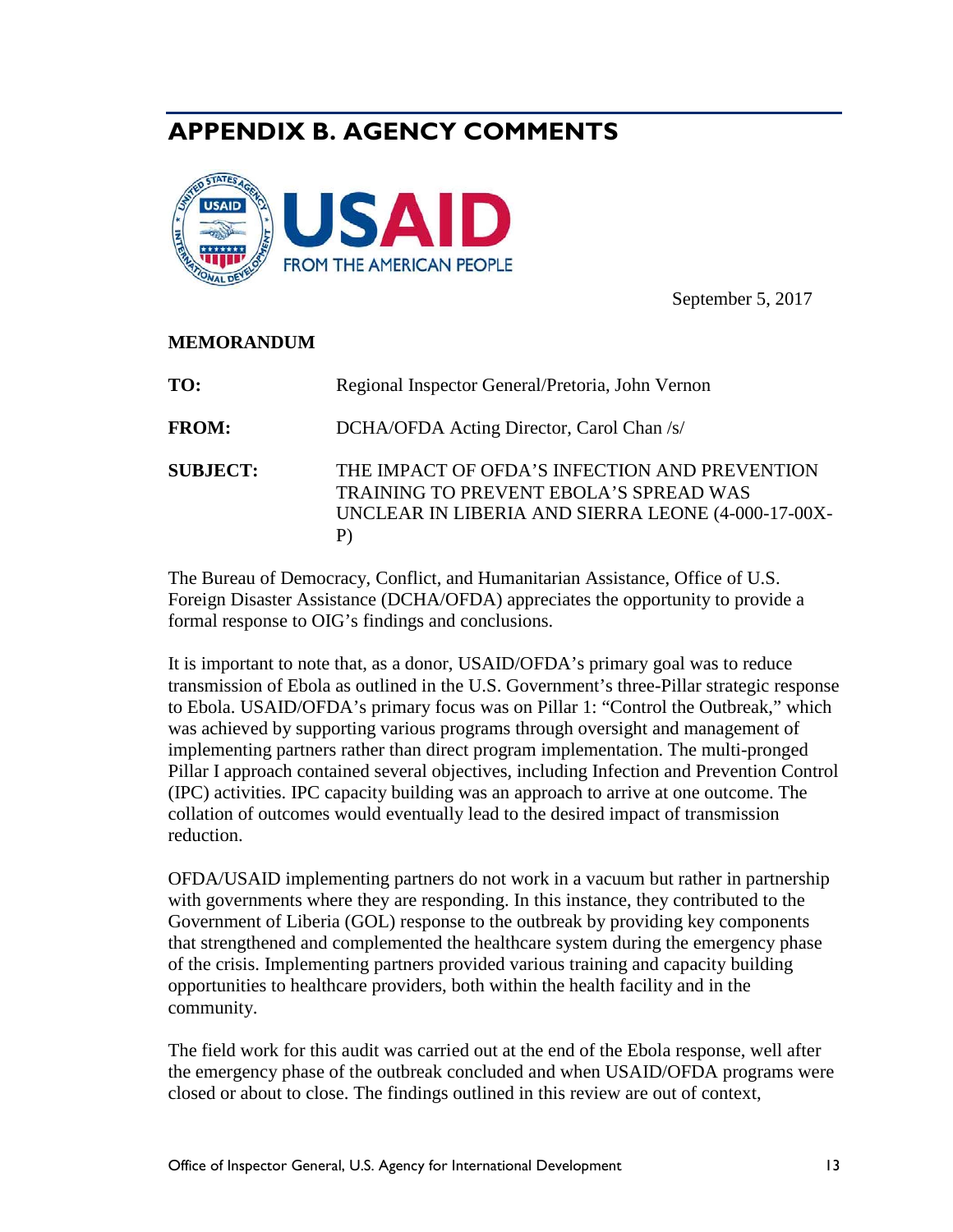evaluating USAID/OFDA programs against objectives that those programs were never meant to achieve. The findings cite early recovery and sustainability objectives that were not part of the Pillar 1 emergency effort to control the outbreak.

As emergency programs concluded, USAID/OFDA emphasized to the GOL the need to continue to monitor and supervise these healthcare providers to enhance and extend the learned behavior beyond the emergency phase. Since the field work was done after the emergency phase of the response was completed, the findings reflect on the GOL and development partners' capacity, as opposed to the success or failure of USAID/OFDA's programs.

If OIG's intention is that USAID/OFDA programs should have incorporated longer-term capacity building or sustainability objectives, the findings should focus on that strategic change and not whether the programs met longer-term objectives. However, it is important to note the limits of IDA funding and USAID/OFDA's mandate. IDA funds are legislatively designated as contingency funds for acute relief efforts only and cannot be used for programming for long-term development objectives. Alternately, a review of Pillar II objectives and the linkages/transition from Pillar I might also be more appropriate and helpful.

USAID/OFDA disagrees with the findings made in this report based on a common theme that the programs were being reviewed against objectives that they were not meant to achieve. Responses to specific findings and a further explanation of this theme are included below.

#### **OFDA Response to OIG Findings**

**1. USAID did not ensure that grantees reported accurate data on whether healthcare provider training was achieving its goal.**

**USAID/OFDA response:** USAID/OFDA acknowledges that data quality problems do exist and OFDA is working to address them through updates to our proposal guidelines and increased training and guidance on M&E for USAID/OFDA partners. However, it is important to note that USAID/OFDA is exempt from the monitoring and evaluation requirements contained in ADS 201.3.5.1, which are sited in this report despite the fact that they do not apply. Although exempted, OFDA/USAID strives to adhere to high quality standards for monitoring and evaluation for humanitarian response programs.

### **2. Healthcare providers in Liberia were not consistently applying protocols they were taught through OFDA funded training.**

**USAID/OFDA response:** While USAID/OFDA acknowledges healthcare providers might not be consistently applying protocols months after training, it is important to note that USAID/OFDA's mandate is to focus on life-saving interventions during the initial emergency programming phase. Therefore,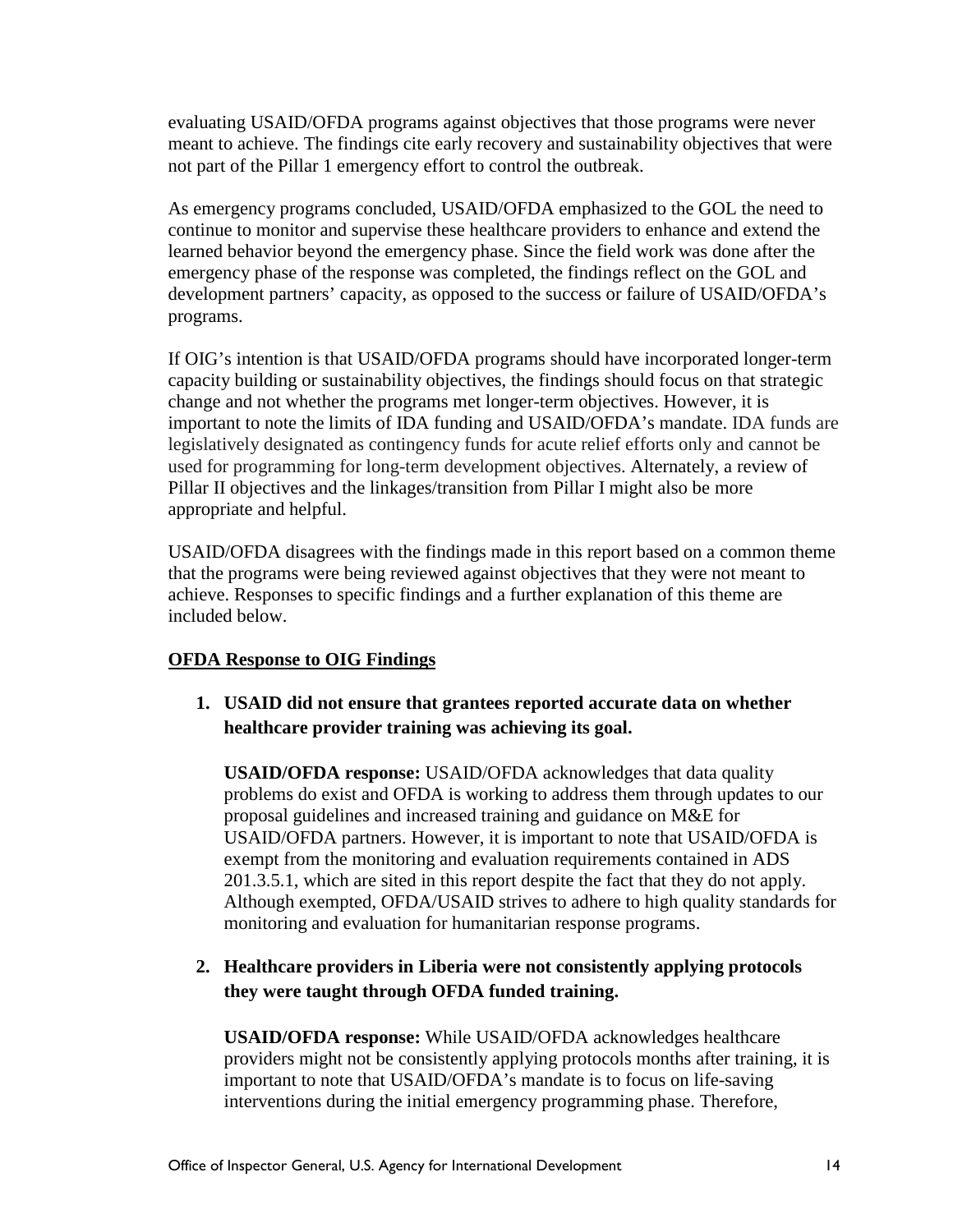USAID/OFDA does not have managerial oversight beyond the end dates of the emergency grants funded. However, during emergency implementation, partners put in place supervision systems that can and do serve as models for future GOL management. In order to ensure that these skills are retained and used effectively beyond the emergency, USAID/OFDA coordinates and collaborates with the Mission and other development partners to support the GOL during the transition. The GOL has the primary responsibility to provide oversight and supervision to government healthcare providers during the transition and recovery phases after the crisis. USAID/OFDA partners have provided recommendations and support to the GOL but the onus of providing proper and consistent supervision of healthcare workers is on the GOL.

#### **3. Healthcare providers in Liberia were not always screening patients or ensuring proper hand hygiene.**

**USAID/OFDA response:** USAID/OFDA agrees that IPC protocols are important during an epidemic emergency but also as part of a strong functional healthcare system in recovery. Maintaining this practice requires constant reinforcement and supervision. USAID/OFDA worked closely with the GOL during the emergency phase to give them the tools to continue building capacity and monitoring IPC activities throughout transition and into recovery. This audit was conducted between 12 to 18 months post peak of the epidemic and post IPC training. Observations of healthcare providers IPC actions in the health facilities, at the time of the fieldwork, primarily reflect the functionality of GOL healthcare systems in regards to human resources development, training and supervision.

#### **4. Healthcare providers in Liberia were not following the waste management protocol.**

**USAID/OFDA response:** USAID/OFDA agrees with the findings that improper waste management should not be acceptable to any government that wants a strong functional healthcare system. During an emergency, USAID/OFDA, through its implementing partners, strives to engage in best practices for waste management. As the disaster moves through transition and recovery, these practices need to be maintained and augmented by the GOL. USAID/OFDA recognizes that performance of an audit 12 to 18 months post emergency lends itself to only observing transition and long-term recovery practices versus shortterm emergency structures put in place by USAID/OFDA.

#### **5. Healthcare providers in Liberia were not using incinerators for waste disposal.**

**USAID/OFDA response:** USAID/OFDA responded to the Ebola crisis with the urgent goal of saving lives. Pillar I was centered on the immediate actions needed to divert an even greater loss of life. During implementation, USAID/OFDA partners followed the guidelines and protocols for emergency medical waste